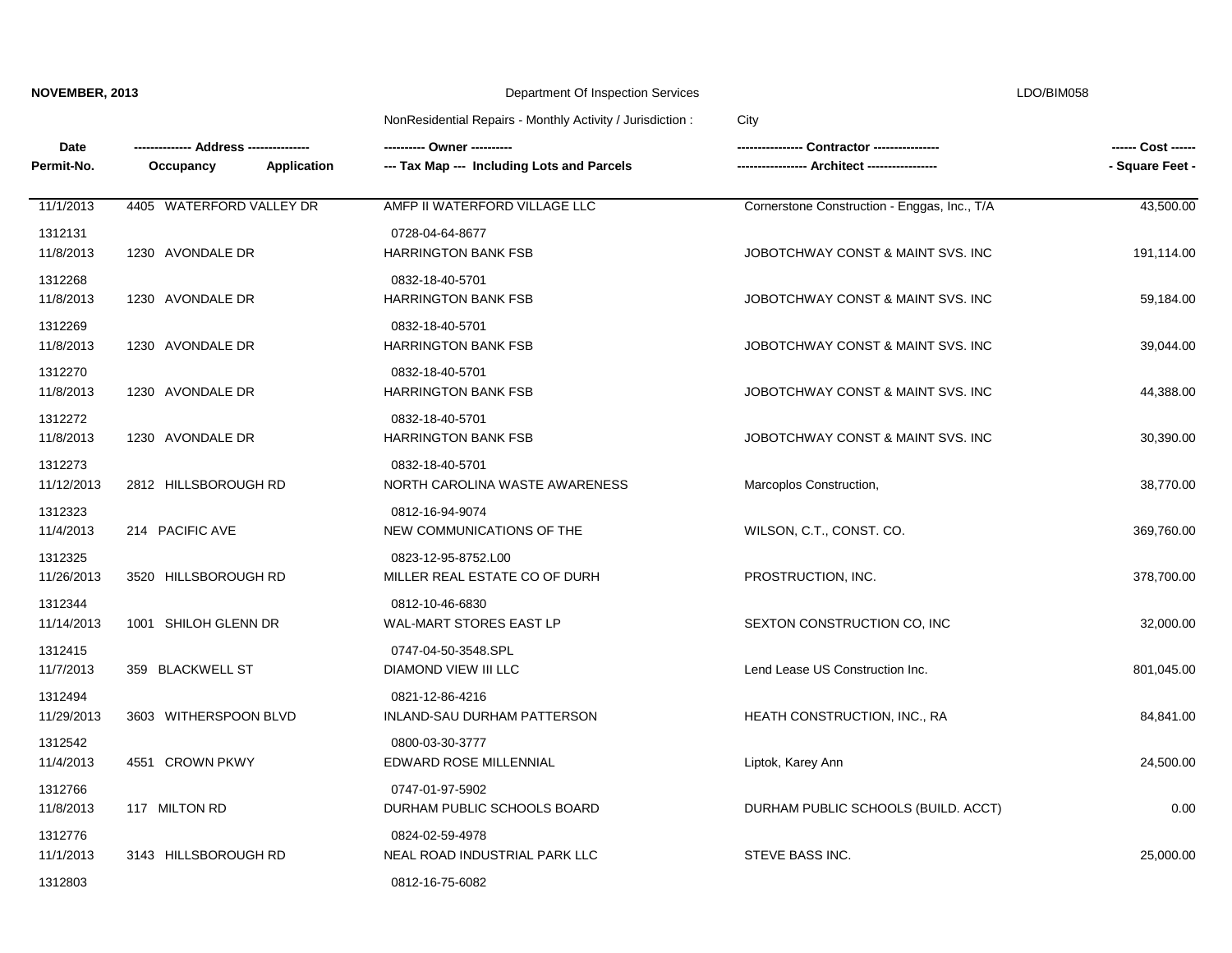LDO/BIM058

| Date<br>Permit-No.    | Application<br>Occupancy  | ---------- Owner ----------<br>--- Tax Map --- Including Lots and Parcels |                                     | ------ Cost ------<br>- Square Feet - |
|-----------------------|---------------------------|---------------------------------------------------------------------------|-------------------------------------|---------------------------------------|
| 11/7/2013             | 737 NINTH ST              | CPGPI REGENCY ERWIN LLC                                                   | DAVIDSON & JONES CONSTRUCTION CO.   | 43,815.00                             |
| 1312916<br>11/29/2013 | 4915 BARBEE RD            | 0822-18-22-8337<br>DURHAM PUBLIC SCHOOLS BOARD                            | <b>HARROD &amp; ASSOCIATES</b>      | 1,872,000.00                          |
| 1312983<br>11/1/2013  | 202 W NC 54 HWY           | 0729-04-74-2199<br>T & M DURHAM DEVELOPMENT                               | 39 Construction Company, L.L.C.     | 47,500.00                             |
| 1312989<br>11/15/2013 | 1111 W CHAPEL HILL ST     | 0718-02-87-8062<br>CHAPEL HILL STREET DEVELOPMENT                         | WILSON, C.T., CONST. CO.            | 968,329.00                            |
| 1313047<br>11/15/2013 | 1121 W CHAPEL HILL ST     | 0821-06-47-4543<br>CHAPEL HILL STREET DEVELOPMENT                         | WILSON, C.T., CONST. CO.            | 4,678,477.00                          |
| 1313048<br>11/1/2013  | 2223 NORTHEAST CREEK PKWY | 0821-06-47-4640<br>SENTINEL NC-1 LLC                                      | HOLDER CONSTRUCTION GROUP, LLC.     | 14,292,354.00                         |
| 1313059<br>11/29/2013 | 40 DUKE MEDICINE CIR      | 0739-04-55-3401<br><b>DUKE UNIVERSITY</b>                                 | DUKE UNIVERSITY HEALTH SYSTEM, INC. | 65,292.00                             |
| 1313117<br>11/21/2013 | 109 W NC 54 HWY           | 0811-05-69-9253.L00<br>HOMESTEAD MARKET PARTNERS                          | <b>Chuck Stewart Contracting</b>    | 29,000.00                             |
| 1313122<br>11/7/2013  | 410 BLACKWELL ST          | 0718-02-76-9130<br>A J FLETCHER FOUNDATION                                | RESOLUTE BUILDING CO                | 371,099.00                            |
| 1313133<br>11/8/2013  | 105 HOOD ST               | 0821-12-86-0296<br>NEIGHBORGALL ROGER B                                   | CAPSTONE BUILDING COMPANY, LLC      | 32,566.00                             |
| 1313137<br>11/1/2013  | 2223 NORTHEAST CREEK PKWY | 0831-09-15-6209<br>SENTINEL NC-1 LLC                                      | HOLDER CONSTRUCTION GROUP, LLC.     | 900,000.00                            |
| 1313153<br>11/13/2013 | 737 NINTH ST              | 0739-04-55-3401<br>CPGPI REGENCY ERWIN LLC                                | DANFORTH CONSTRUCTION GROUP LLC.    | 75,760.00                             |
| 1313172<br>11/8/2013  | 410 BLACKWELL ST          | 0822-18-22-8337<br>A J FLETCHER FOUNDATION                                | PRIME BUILDING CO., INC.            | 174,173.00                            |
| 1313173<br>11/8/2013  | 326 TOWERVIEW DR          | 0821-12-86-0296<br>DUKE UNIVERSITY                                        | Lend Lease US Construction Inc.     | 1,219,926.00                          |
| 1313210<br>11/4/2013  | 1007 SLATER RD            | 0811-05-69-9253.L00<br>CROWN CHELSEA ASSOCIATES LLC                       | Brookwood Construction, LLC         | 91,179.00                             |
| 1313219               |                           | 0747-04-64-6214                                                           |                                     |                                       |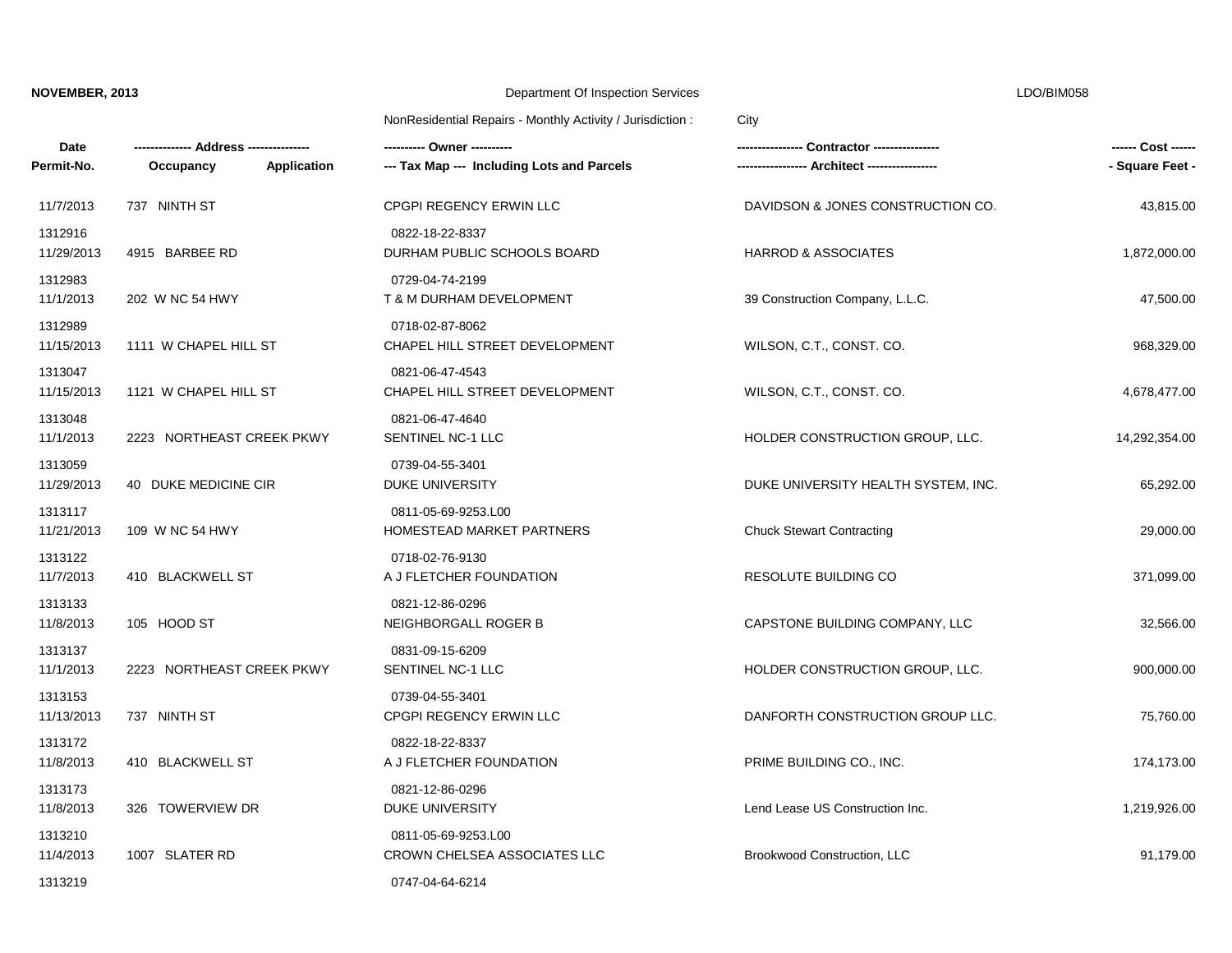LDO/BIM058

| $\sim$ |  |
|--------|--|

| Date                  | --- Address ----------   |                                                       | -- Contractor -----------           | ------ Cost ------ |
|-----------------------|--------------------------|-------------------------------------------------------|-------------------------------------|--------------------|
| Permit-No.            | Occupancy<br>Application | --- Tax Map --- Including Lots and Parcels            |                                     | - Square Feet -    |
| 11/22/2013            | 4815 EMPEROR BLVD        | CANTERBURY HALL IC LLC                                | VISION CONTRACTORS, INC.            | 42,500.00          |
| 1313221<br>11/1/2013  | 203 RESEARCH DR          | 0747-04-64-7952<br><b>DUKE UNIVERSITY</b>             | DUKE UNIVERSITY HEALTH SYSTEM, INC. | 31,352.00          |
| 1313231<br>11/1/2013  | 2105 E NC 54 HWY         | 0811-05-69-9253.L00<br>LUIHN FOUR INC                 | Cheney, Jeffrey L.                  | 67,950.00          |
| 1313257<br>11/4/2013  | 406 BLACKWELL ST         | 0738-03-13-1588<br>A J FLETCHER FOUNDATION            | <b>RED RHINO COMPANY</b>            | 401,488.00         |
| 1313258<br>11/22/2013 | 4518 S MIAMI BLVD        | 0821-12-86-0296<br>MIAMI NORTH OFFICE ASSOCIATES      | Groff, Paul Eric                    | 29,500.00          |
| 1313271<br>11/22/2013 | 106 WHITFORD DR          | 0748-03-41-5366<br><b>DUKE UNIVERSITY</b>             | ROMEO GUEST ASSOC. INC              | 1,070,702.00       |
| 1313272<br>11/1/2013  | 3643 N ROXBORO ST        | 0811-05-69-9253.L00<br><b>COUNTY OF DURHAM</b>        | WILSON, C.T., CONST. CO.            | 1,427,600.00       |
| 1313276<br>11/29/2013 | 202 W NC 54 HWY          | 0823-17-82-9096<br>T & M DURHAM DEVELOPMENT           | CTI Property Services Inc           | 47,635.00          |
| 1313280<br>11/21/2013 | 2605 MERIDIAN PKWY       | 0718-02-87-8062<br>TCA 2605 MP LLC                    | TP Triangle Construction, LLC       | 99,758.52          |
| 1313281<br>11/1/2013  | 2701 HILLSBOROUGH RD     | 0728-02-86-3919<br>F Z H MANGEMENT LLC                | LEE STREET CONSTRUCTION CO          | 3,465.00           |
| 1313306<br>11/7/2013  | 120 SCIENCE DR           | 0822-13-03-5103<br>DUKE UNIVERSITY                    | ROMEO GUEST ASSOC. INC              | 219,793.00         |
| 1313326<br>11/5/2013  | 406 CHAPEL DR            | 0811-05-69-9253.L00<br>DUKE UNIVERSITY                | SKANSKA USA BUILDING, INC.          | 900,000.00         |
| 1313367<br>11/25/2013 | 3901 N ROXBORO ST        | 0811-05-69-9253.L00<br>FLAGSHIP DKNC VENTURES ROXBORO | THOMAS S. SPEIGHT JR. PE            | 17,550.00          |
| 1313372<br>11/18/2013 | 2701 HILLSBOROUGH RD     | 0823-16-94-1253<br>F Z H MANGEMENT LLC                | LEE STREET CONSTRUCTION CO          | 33,000.00          |
| 1313380<br>11/29/2013 | 119 W MAIN ST            | 0822-13-03-5103<br>119 WEST MAIN LLC                  | Harry Adams                         | 1,000.00           |
| 1313392               |                          | 0821-12-97-1210                                       |                                     |                    |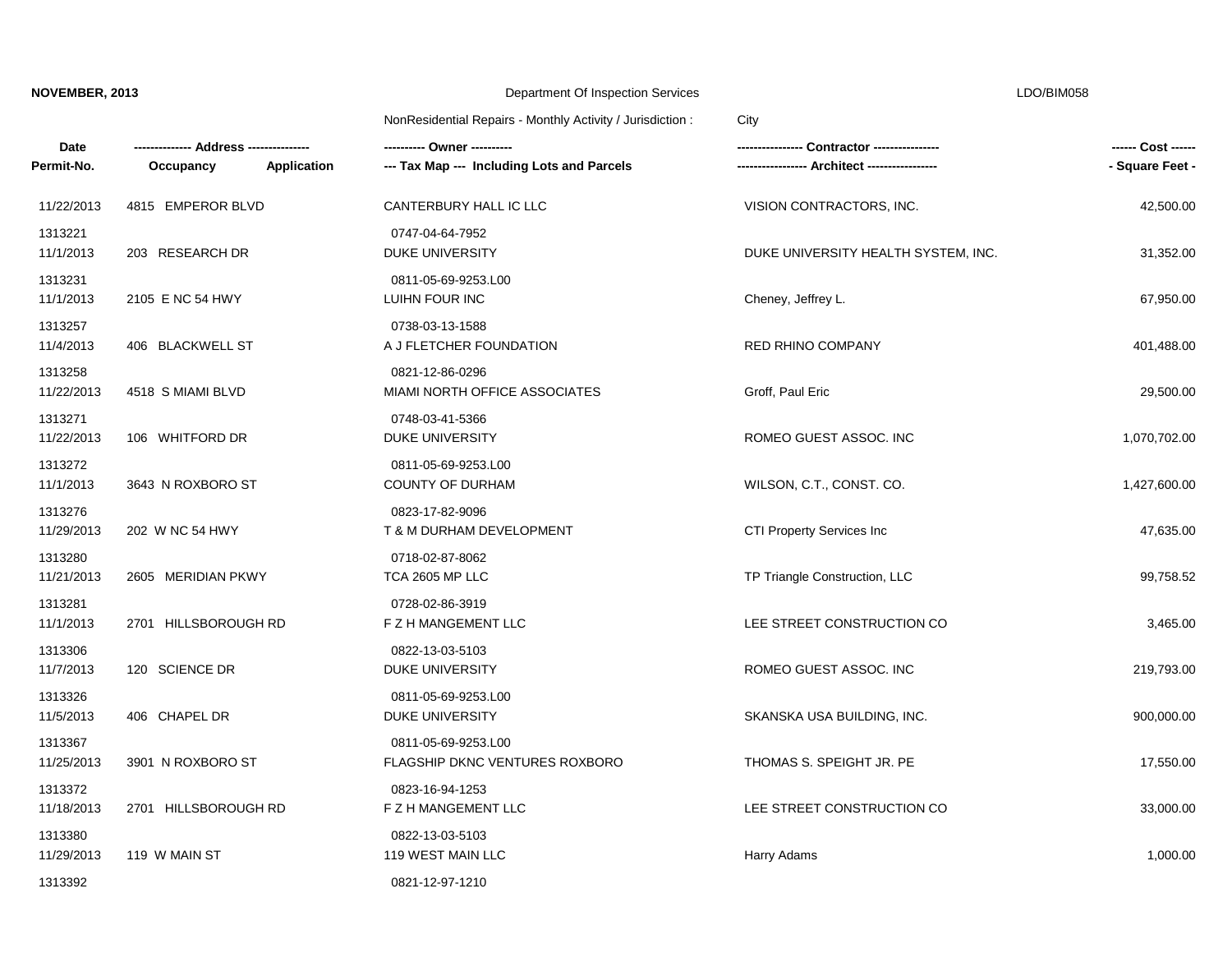LDO/BIM058

| $\sim$ |  |  |
|--------|--|--|

| Date                  |                          |                                                  |                                        | ------ Cost ------ |
|-----------------------|--------------------------|--------------------------------------------------|----------------------------------------|--------------------|
| Permit-No.            | Application<br>Occupancy | --- Tax Map --- Including Lots and Parcels       | Architect -----------------            | - Square Feet -    |
| 11/14/2013            | 114 S BUCHANAN BLVD      | DURHAM REALTY INC                                | <b>GATEWAY BUILDING COMPANY</b>        | 114,291.00         |
| 1313398<br>11/21/2013 | 6350 QUADRANGLE DR       | 0821-07-59-1687<br>PROPERTY RESERVE INC          | SPEC-CON, INC.                         | 56,905.00          |
| 1313408<br>11/21/2013 | 104 CITY HALL PLZ        | 0708-02-66-6865<br>SQUARE 106 LLC                | BISHOP, W. L. CONST.                   | 1,000.00           |
| 1313409<br>11/6/2013  | 3001 CAMERON BLVD        | 0821-12-97-7356<br>WASHINGTON DUKE INN LLC       | <b>Classic Party Rentals</b>           | 22,000.00          |
| 1313411<br>11/15/2013 | 4819 EMPEROR BLVD        | 0811-11-56-5632<br>BRISTOL PLACE IC LLC          | VISION CONTRACTORS, INC.               | 1.00               |
| 1313415<br>11/13/2013 | 103 GANYARD FARM WAY     | 0747-02-65-7351<br><b>TAYLOR ZACHARY TRUSTEE</b> | Adams Southeastern Construction, LLC   | 3,000.00           |
| 1313437<br>11/20/2013 | 103 GANYARD FARM WAY     | 0841-04-93-0017<br><b>TAYLOR ZACHARY TRUSTEE</b> | Adams Southeastern Construction, LLC   | 163,000.00         |
| 1313438<br>11/26/2013 | 2801 PICKETT RD          | 0841-04-93-0017<br>FOREST AT DUKE INC            | WEAVER COOKE CONSTRUCTION              | 100,011.00         |
| 1313502<br>11/25/2013 | 4518 S MIAMI BLVD        | 0810-06-39-9264<br>MIAMI NORTH OFFICE ASSOCIATES | Groff, Paul Eric                       | 2,000.00           |
| 1313540<br>11/29/2013 | 40 DUKE MEDICINE CIR     | 0748-03-41-5366<br>DUKE UNIVERSITY               | DUKE UNIVERSITY HEALTH SYSTEM, INC.    | 50,144.00          |
| 1313541<br>11/25/2013 | 5277 N ROXBORO ST        | 0811-05-69-9253.L00<br>REA ENO SQUARE INC        | GRIFFIN, D.H., WRECKING                | 5,000.00           |
| 1313544<br>11/25/2013 | 450 TOWERVIEW DR         | 0824-02-66-2736.L00<br><b>DUKE UNIVERSITY</b>    | ROMEO GUEST ASSOC. INC                 | 71,335.00          |
| 1313546<br>11/29/2013 | 406 GATTIS ST            | 0811-05-69-9253.L00<br>DUKE UNIVERSITY           | DOWNEY, L A, & SON, INC                | 83,485.00          |
| 1313547<br>11/29/2013 | 6320 QUADRANGLE DR       | 0821-06-38-4621<br>PROPERTY RESERVE INC          | SPEC-CON, INC.                         | 20,000.00          |
| 1313582<br>11/26/2013 | 633 DAVIS DR             | 0708-02-66-3534<br>LCFRE DURHAM KEYSTONE         | <b>QUALITY BUILDERS INC OF RALEIGH</b> | 37,000.00          |
| 1313603               |                          | 0747-03-01-6096                                  |                                        |                    |